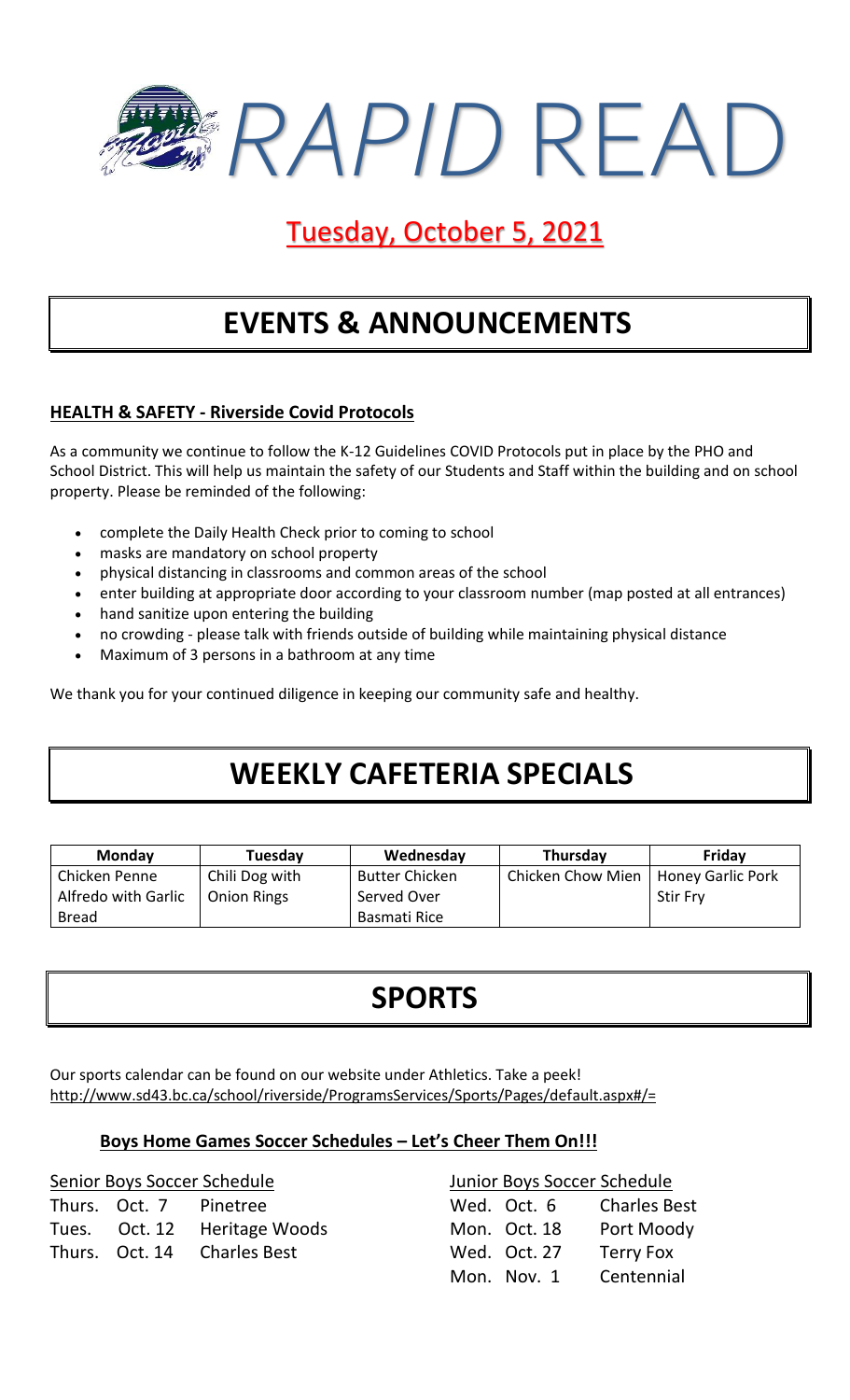

### **Field Hockey Schedule**

| ┿ |              |                              |                     |                  |                      |
|---|--------------|------------------------------|---------------------|------------------|----------------------|
|   | Game         | Date                         | Home                | Away             | <b>Location</b>      |
|   | 1            | Tues. Sept. 21st             | <b>Riverside</b>    | Centennial       | <b>Gates Park</b>    |
|   | $\mathbf{2}$ | Thurs. Sept. 23rd            | <b>Maple Ridge</b>  | Riverside        | Karina LeBlanc Field |
|   |              |                              |                     |                  |                      |
|   | 3            | Tues. Sept. 28 <sup>th</sup> | <b>Riverside</b>    | Heritage         | <b>Gates Park</b>    |
|   | 5            | Tues. Oct. 5 <sup>th</sup>   | <b>Charles Best</b> | <b>Riverside</b> | <b>Charles Best</b>  |
|   | 6            | Thurs. Oct. 7 <sup>th</sup>  | <b>Riverside</b>    | Gleneagle        | <b>Gates Park</b>    |